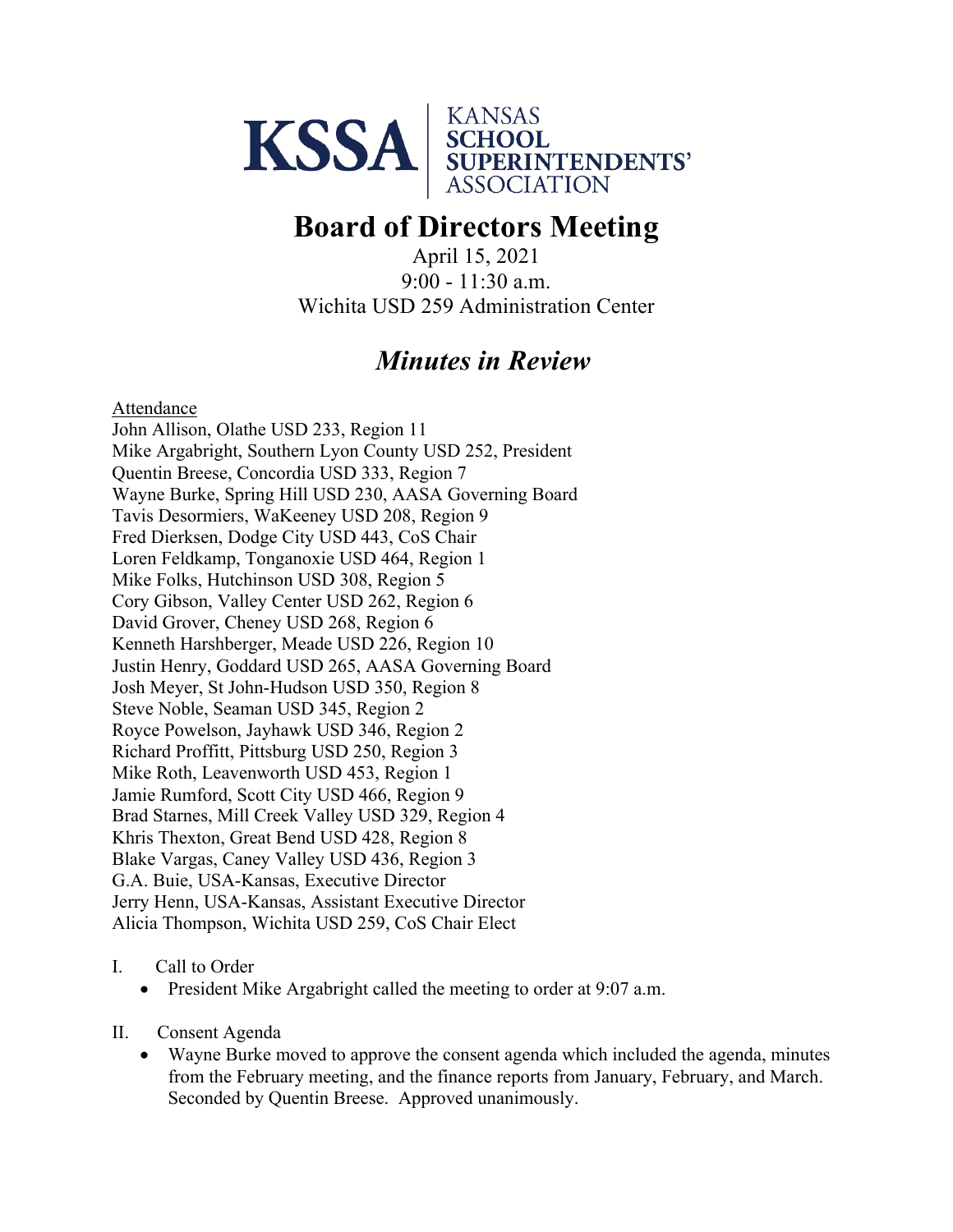#### III. President's Report

- President Mike Argabright thanked everyone who came down and participated in the 2021 KSOY program. He mentioned if there is anything we can do down the road to acknowledge retirees please share your ideas. Reaching out to board clerks and reaching out to retiring superintendents and personally inviting them to be recognized at the April meeting was recommended. Dr. Argabright thanked Alicia Thompson for hosting the meeting. It is nice to get out of Topeka once or twice a year for meetings and events.
- Dr. Argabright reminded board members that the ballot for president elect closes 4/16.

### IV. Executive Director's Report

- G.A. Buie discussed the Federal Legislative Advocacy event. It does not appear we will be travelling to Washington DC this year. Legislators still aren't taking in-person visitors. They are still making a decision, but it may end up online. AASA is a big proponent of the infrastructure bill. 180 billion would go to schools for buildings. Another 75 billion would go to wifi, etc., totaling 400 billion in all applicable categories. There is still a lot of work to be done on this bill.
- G.A. discussed the 2021-2022 Council of Superintendents meeting dates. It typically falls on the Wednesday of the State Board meeting. It is possible to change start time. If we went on a different Wednesday, we could start earlier. It would also be nice to travel to a large and small district for meetings, maybe 2 total per year.
- G.A. discussed the upcoming New Superintendent Workshop. It will be held June 15-26 in Topeka. We are planning on doing some of the things we learned last year such as meeting online ahead of time. If you are interested in helping, please let G.A. know. We can do the first KSSA board meeting of the year in conjunction with the workshop.
- G.A. discussed the USA-Kansas Conference. The Hyatt has lifted some restrictions, allowing higher numbers in the opening session. We have some great activities scheduled. Vendors will be open Wednesday and Thursday. There will be classroom booths in the vending area. We plan to spread out over the entire hall.
	- o We have quite a few vendor hospitality opportunities, including a wine tasting with Hutton, a night at the ballpark, axe throwing with Edgenuity, OFG at the Boat House, and SafeDefend at the hotel.
- G.A. discussed Professional Development for 2021-2023. We started working with principal cohorts this year, and we will be expanding on this in the next few years. Working with NASSP, we will offer their 360 evaluation to administrators. USA will hold the data, help develop individual plans of study, support challenges and weaknesses, and survey again in 2 years. G.A. discussed new hires Jessica Griffin and Cara Ledy. Down the road, Dr. Neuenswander has asked us to help with the KESA process. Programming will begin this coming fall.
- V. Legislative Update
	- Jim Karleskint gave the legislative update. He discussed current bills including SB 175, SB 267, SB 40, and HB 2119.
		- o G.A. discussed the Kansas Values Institute. They support moderate candidates. Should we look at getting involved with them ahead of time? We will do whatever the board wants.